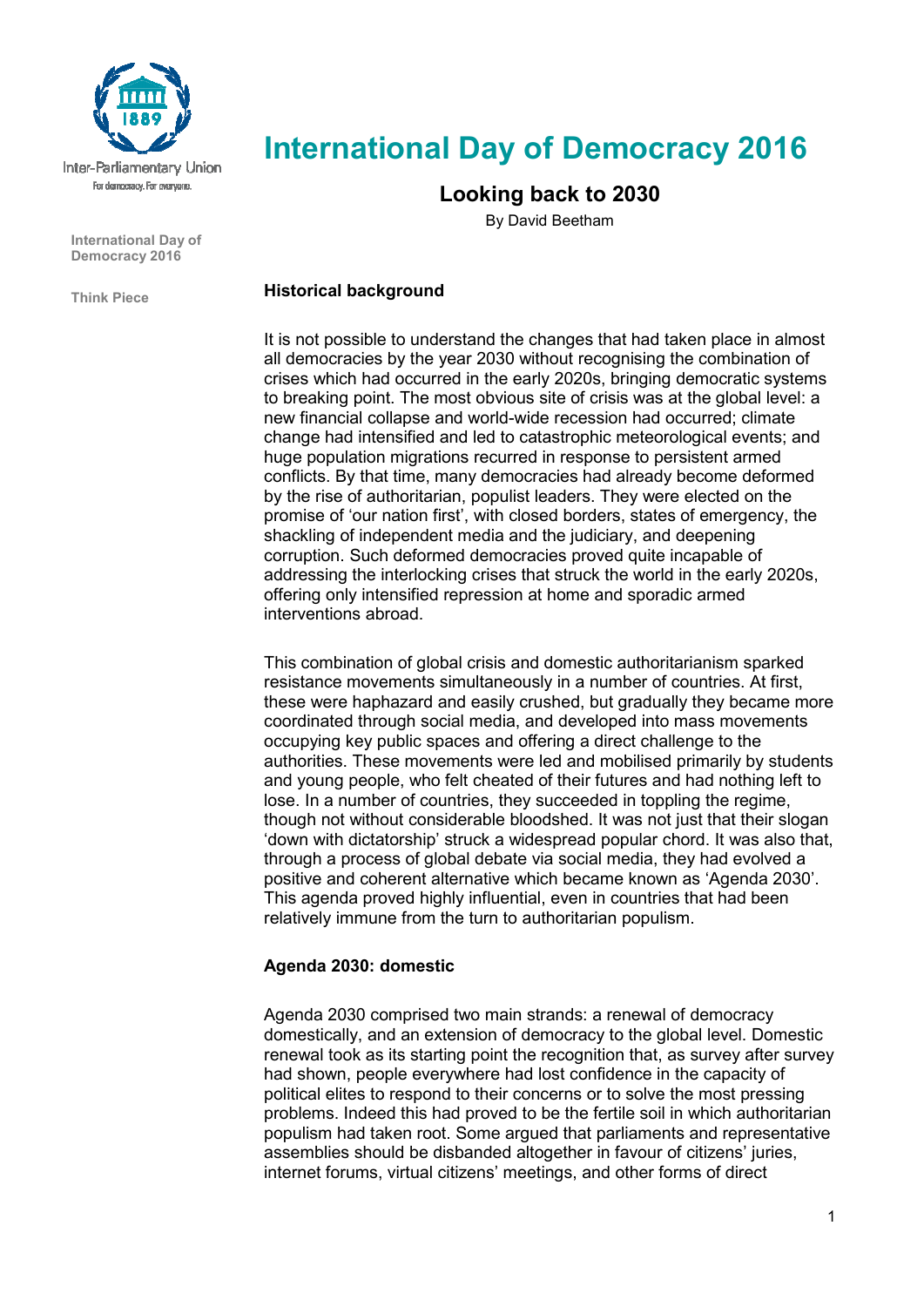democracy. However, this would have amounted to abandoning all prospects of continuity in decision-making and effective executive accountability. Yet, as an important complement, rather than alternative, to representative government at all levels, these participatory methods could have proved invaluable. Governments would be required to involve groups of citizens in a deliberative process for all decisions affecting the regulation and delivery of public services in health, education, welfare, transport, housing and the basic utilities, whatever the source of their provision. Experiments had shown repeatedly that participatory processes involving diverse publics produced the most sustainable decisions in conditions of complexity, and were most likely to achieve wide acceptance. Top-down decision-making by 'big shots' on exorbitant salaries had become discredited everywhere, in business and government alike.

In addition, the representative process itself would be cleansed of the deformations to which it had become subject. Top of the list was the influence of money in politics, which had prevented the financial industry from being effectively reformed after the first crisis of 2008. Political parties would be publicly funded in proportion to their registered memberships. Donations, including those from election candidates, would be limited to the level of the average weekly wage. Lobbyists would be publicly registered, and the content of their meetings with decision makers recorded and made public. A clear separation would be made between public office holders and their own personal financial interests. Government ministers would be subject to a five-year ban on working for any organisation with which they had been involved in the formation or execution of policy.

If these reforms could succeed in creating a more level playing field in terms of policy influence, they could also make parliaments and other assemblies more representative of their electorates. Public funding for political parties would be made dependent on the proportion of women and ethnic minorities represented among the candidates that a party selected. More difficult was the representation in parliaments of young people. Requiring parties to include an appropriate proportion of young voters among the candidates they selected would not create a sufficient body in parliament to overcome the huge bias in policy against the interests of the young, evidenced over previous decades. Young people had been hardest hit by the crises of the early 2020s. It was their futures that had been most placed in jeopardy, and they had formed the vanguard of the protests which had toppled the authoritarian governments. They called themselves 'Generation Betrayed'. Here was what proved to be the most radical domestic proposal in Agenda 2030: that second, revising chambers of parliament would be composed entirely of those aged 18 (or 16) to 25, elected without party affiliation by the same age group. They were debarred from standing for re-election once they had passed the age of 25. The enthusiasm which greeted the introduction of this system in the first countries reformed put considerable pressure on others to follow suit.

#### **Agenda 2030: global**

While all the above formed the domestic strand in Agenda 2030, the global element was equally radical. It involved the establishment of a global legislative assembly comprising three elected parliamentarians from each